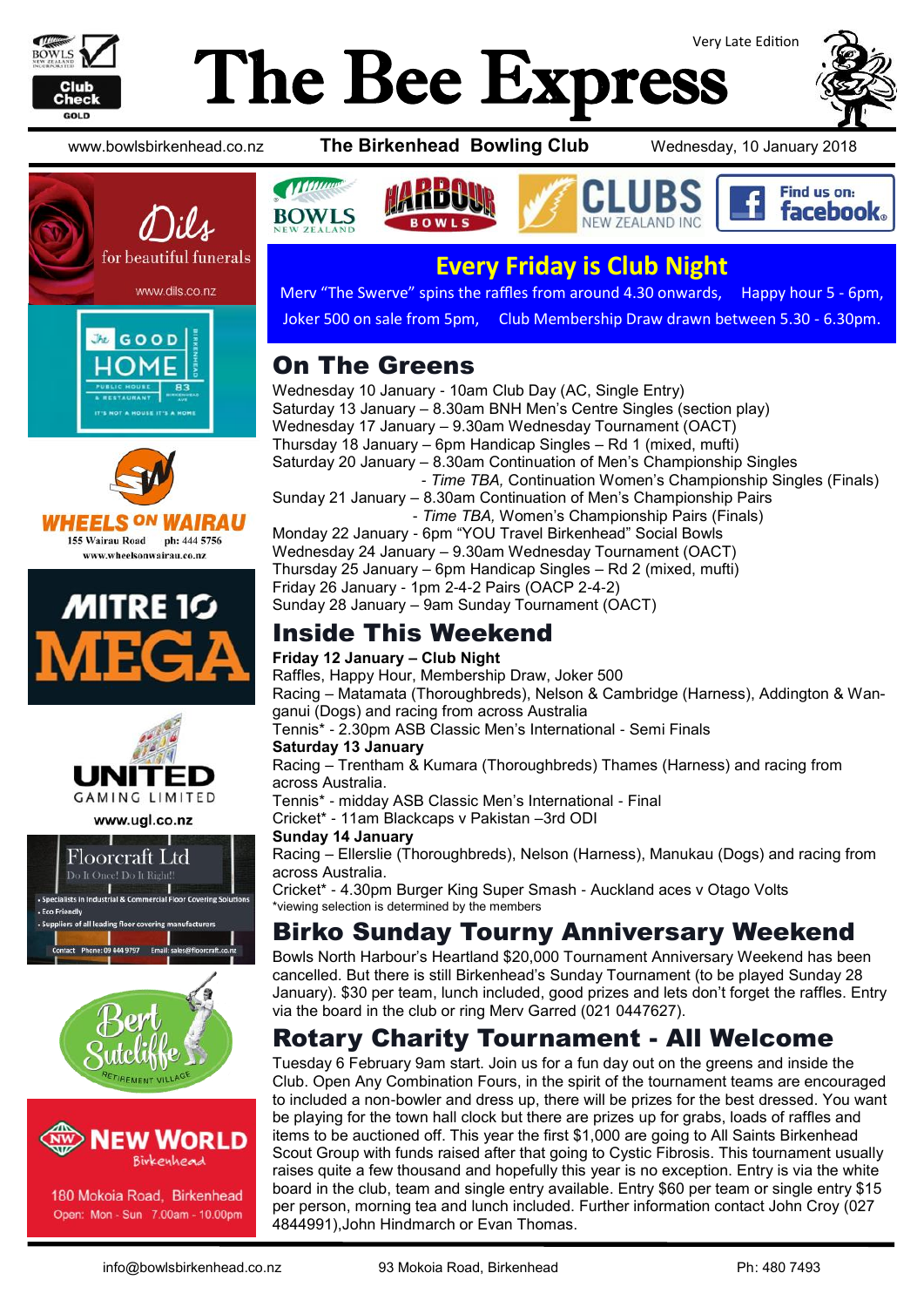www.bowlsbirkenhead.co.nz **The Birkenhead Bowling Club** Wednesday, 29 November 2017



**William Roare** @carpetmill.co.nz ce Ph 09:441 7447 Archers Re<br>field 0629



**High Quality Durable** Whiteboards **Noticeboards Educational Furniture** Over 25 years

Design & Manufacture

**New Zealand made** www.3dproducts.co.nz



*<u>Ommie Swart Limited</u>* otional Apparel & Products, Corporate Gifts **Customised Team & Club Uniforms** 

419-0926 M: 0275 297-297 www.emmieswart.co.na



#### BIRKENHEAD

Recreation Drive PH: 418 2424 Proudly Supporting Bowls Birkenhead www.birkenheadrsa.com



### Second Thursday in the Month 7pm @ Birkenhead Bowling Club

### Thursday 11 January

Team and single entry Ring Emmie 0275 297 297 Or just turn up on the night

#### Croasberg Qualifies

Last Sunday finally saw the the Women's and Men's Championship Pairs get underway after Saturday play was postponed thanks to the storm that hit Auckland. The Women went out under the two life system and at the end of the day two teams were left. Barbara Staal and Ruth Lynch with two lives and Adele Ineson and Jacqui Belcher with one life. The men set out with four games to play with three wins or more winners automatically progressing through to the knock out stage. Five teams qualified with three or more wins with three additional teams coming through to avoid any byes in the draw. Jimmy Heath and Daymon Pierson where the only four winner. Kevin Croasdale (mispronounced as Croasberg during the announcements) and Adam Richardson a team hobbled together, raised more than a few eyebrows when they won their first two games before lunch, after lunch dropped a game, but awarded the win on the fourth game for secure three wins and progress to day two. Other three winners where E.Thomas and D.Parlane, M.Haggart and J.Hindmarch, S.Yates and L.Drew. Teams to make up the eight with two wins and a draw B.Cochrane and M.Garred, C.Nathan and P.Nathan. Highest two winner M.Rumble and N.Drew.

Play continues Sunday 21 January in both the Women's and Men's Championship Pairs.

## 75th Jubilee Entries & Tickets Available

We have received interest from past members who will be venturing from down country and from across the ditch. The  $75<sup>th</sup>$  Jubilee "Registration of Interest" has closed. Those that completed a "Registration of Interest" form, your preferential tournament entry forms and ticket forms have been posted out to you this week. This preferential window will be open until Monday 29 January, after which time any remaining tournament entry spots and event tickets will be available on a first come first served bases.

We welcome both team and single entries. Those that enter as single entry and later find themselves in a team, we will cross reference any associated entry fees.

#### **Handicap Singles (Mixed) Entries close 5pm Monday 15 January**

**Round 1 - 6pm Thursday 18 January**

#### Coaching Mondays

A quote from December's Channel Magazine "club learners can be taught the game by renowned coaches like Keith Burgess (Birkenhead)".

The Monday afternoon ritual, coaching, from 3pm or at other times on request. If you have any questions contact Keith Burgess 027 4824884.

#### Pencil These Dates In

Thursday 29 March – Monday 2 April (Easter) -  $75<sup>th</sup>$  Jubilee (bowling tournaments and social events)

Saturday 7 & Sunday 8 April – "Wheels On Wairau" Seafood Tournament (OACF)

## **Men's Championship Singles Post Section**

**8.30am Saturday 20 January, Reserve day Sunday 21 January**

**Men's Championship Pairs Section 8.30am Saturday 21 January**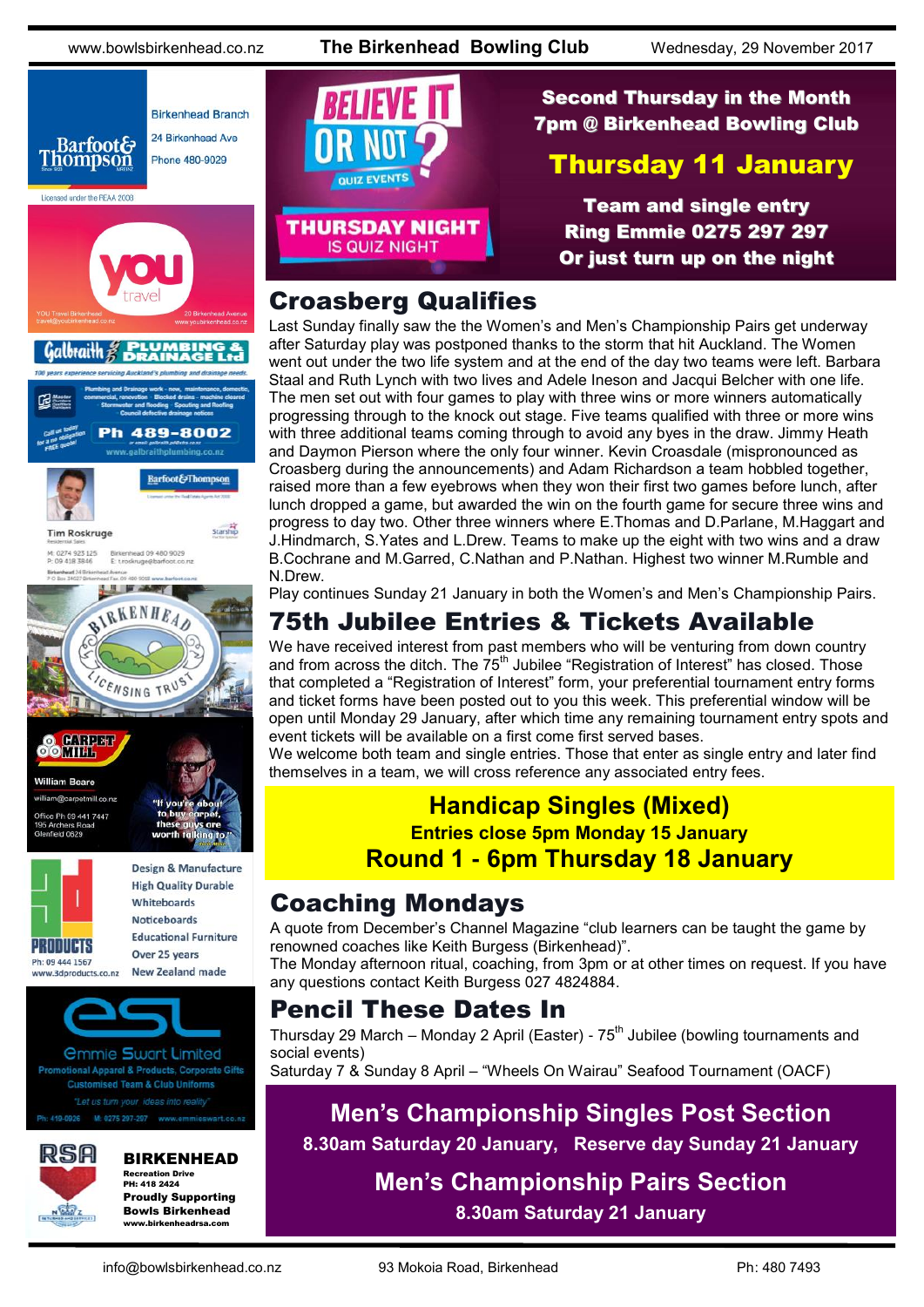www.bowlsbirkenhead.co.nz **The Birkenhead Bowling Club** Wednesday, 29 November 2017





180 Mokoia Road, Birkenhead Open: Mon - Sun 7.00am - 10.00pm







Galbraith

#### BIRKENHEAD Recreation Drive

PH: 418 2424 Proudly Supporting Bowls Birkenhead www.birkenheadrsa.com



#### **Women's Championship Singles Finals Saturday 20 January** *(time to be advised)*

#### **Women's Championship Pairs Finals Saturday 21 January** *(time to be advised)*

### Club Membership & Joker Draws

Club Membership & Joker 500 draws drawn Wednesdays & Fridays. Club membership drawn between 5pm - 6pm, and Fridays between 5.30 - 6.30pm. Members must be present at the draw to claim the prize. Joker 500, numbers on sale from 5pm—6pm. Purchase a number or numbers, a winning number is drawn at 6.15pm. The purchaser of that winning number selects a card from the Joker cabinet and receive the corresponding prize with the top prize being \$500 every Wednesday and Friday.

### Achievements Away From Home

Since the last Bee Express the following members have won outside the club waving the Birkenhead flag.

Tuesday 26<sup>th</sup> December, Mike Haggart, Curtis Ennor and John Hindmarch travelled over to Waiheke to take out Waiheke Bowling & Cosmopolitan Club's Boxing Day Triples and \$400 prize money.

Wednesday 27<sup>th</sup> December, Gary Beer and three others won Mangawhai's 1-5 classic. Tuesday 9 January, Evan Thomas and Mick Moodie won Takapuna's afternoon pairs tournament.

Congratulations to all.

#### Reusable Water Bottles

#### *Reproduced from Newshub*

With just a few weeks to go before kids go back to school, parents are starting to think about buying the year's supplies.

For many children, that will include a reusable drink bottle in an effort to stay healthy and hydrated.

But beware: water bottles are a perfect breeding ground for bacteria.

In a laboratory test covered by US television station KDVR, scientists swabbed a selection of drink bottles to test bacteria levels.

The test used 'colony forming units' (CFU) to measure the number of bacteria or fungal cells in a sample. A maximum of five CFU is considered acceptable. But one of three drink bottles had more than 100,000 CFU per swab. For comparison, a swab from a dog bowl contained 700 CFU. The owner of that drink bottle said he washed it once a month in the dishwasher. The microbiologist leading the test said the result was "pretty nasty". "We couldn't even count it, it was so full of bacteria." Another bottle, reportedly rinsed daily, returned 6000 CFU per swab. While existing bacteria in the human body will kill the majority of drink bottle bacteria, it's a good idea to wash bottles daily with hot, soapy water.

#### **75TH JUBILEE - EASTER 2018**

#### **Thursday 29 March**

Jubilee \$1,000 2-4-2 Pairs (OACP), Jubilee 70s vr 80s Jubilee Meet & Greet,

#### **Friday 30 March**

Jubilee \$5,000 Classic (OACF) - day 1 of 2 Club Night - Raffles, Membership Draw, Joker 500 Live Music – The Love Jones

#### **Saturday 31 March**

Jubilee \$5,000 Classic (OACF) - day 2 of 2

#### **Sunday 1 April**

Jubilee \$1,000 Triples (OACT) 75th Jubilee Gala Black Tie Dinner & Mermaids Dance Band

#### **Monday 2 April**

Jubilee \$600 Social Bowls Afternoon (Triples) End of Celebrations BBQ



h 489-8002